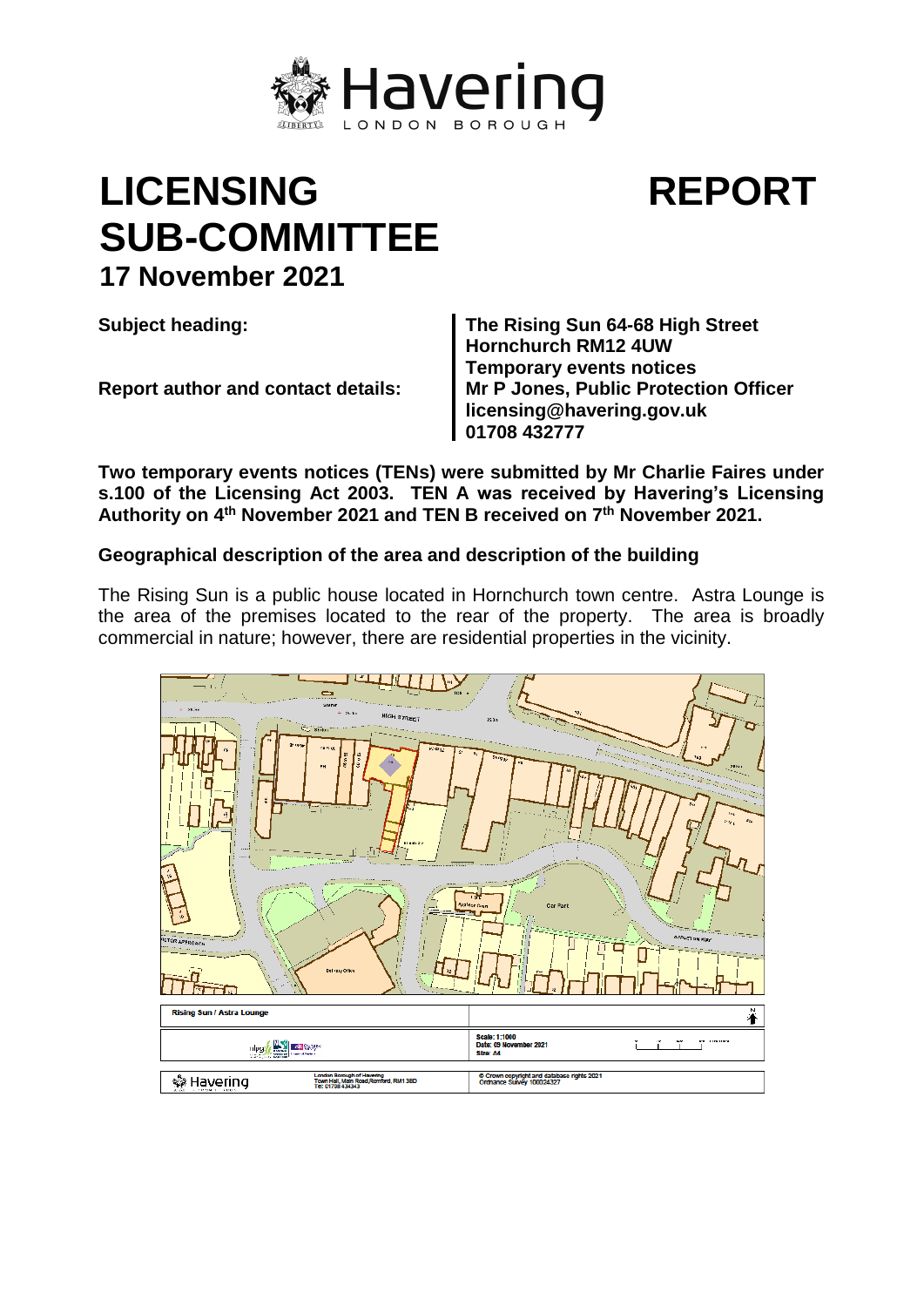## **Details of the TENs**

TEN A is to permit a birthday party to occur from 19<sup>th</sup>-21<sup>st</sup> November 2021 from 19:00 to 01:30 each night. TEN B is to permit a birthday party to occur from 26<sup>th</sup>-28<sup>th</sup> November 2021 from 19:00 to 01:30 each night. Both TENs are to permit the on-supply of alcohol, the provision of regulated entertainment and the provision of late night refreshment during these periods.

## **Comments and observations on the TENs**

The Rising Sun benefits from a premises licence authorising a range of licensable activities. The TENs were submitted appropriately and provided to the relevant responsible authorities upon the day of submission. In response Havering's Environmental Health Officer submitted a representation against the TENs.

This representation follows below.